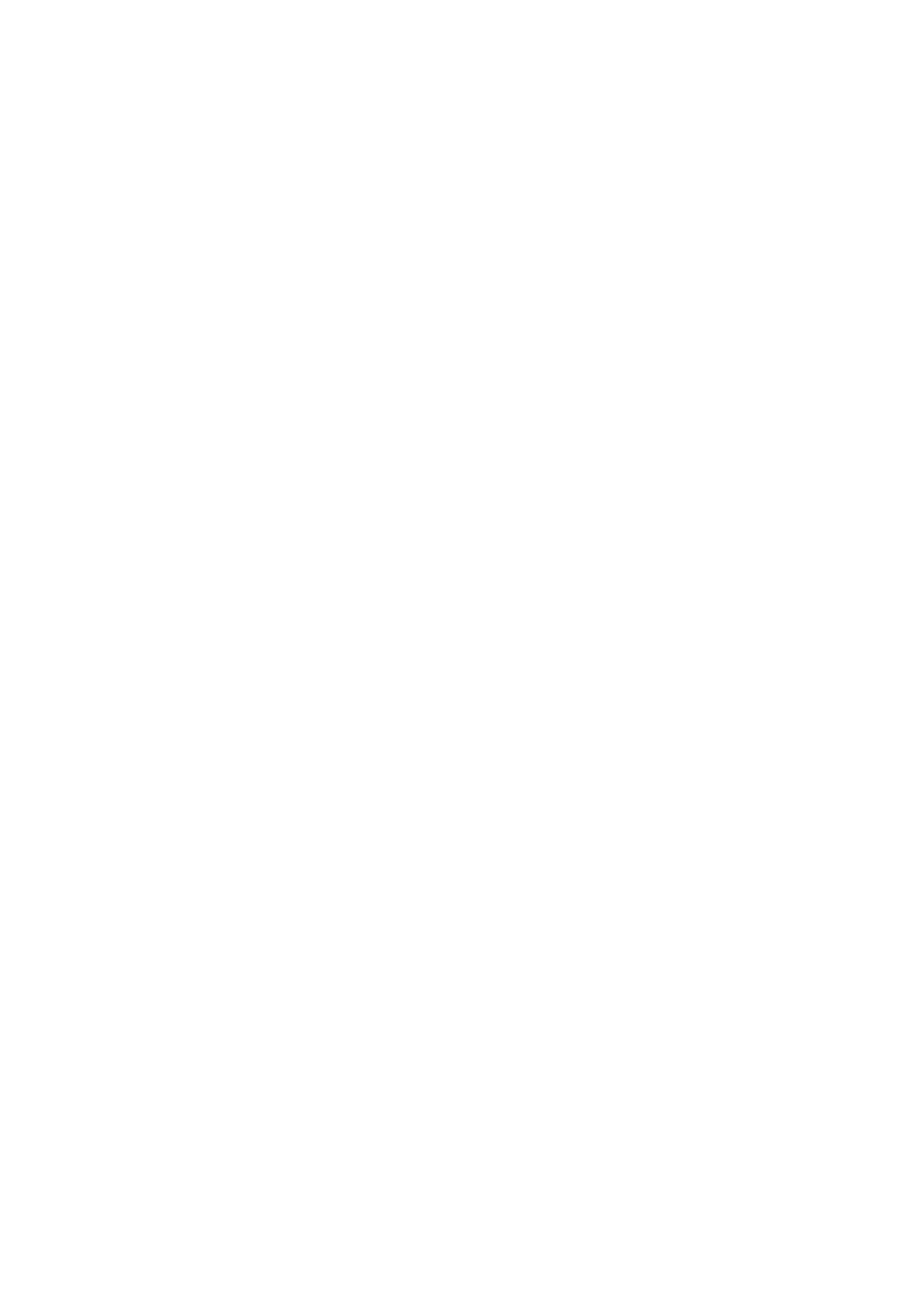*I certify that this public bill, which originated in the Legislative Assembly, has finally passed the Legislative Council and the Legislative Assembly of New South Wales.*

> *Clerk of the Legislative Assembly. Legislative Assembly, Sydney, , 2012*



New South Wales

# **Agricultural Tenancies Amendment Bill 2012**

Act No , 2012

An Act to amend the *Agricultural Tenancies Act 1990* and the *Consumer, Trader and Tenancy Tribunal Act 2001* with respect to the resolution of disputes and to confer jurisdiction relating to agricultural tenancies on the Consumer, Trader and Tenancy Tribunal; and for other purposes.

*I have examined this bill and find it to correspond in all respects with the bill as finally passed by both Houses.*

*Assistant Speaker of the Legislative Assembly.*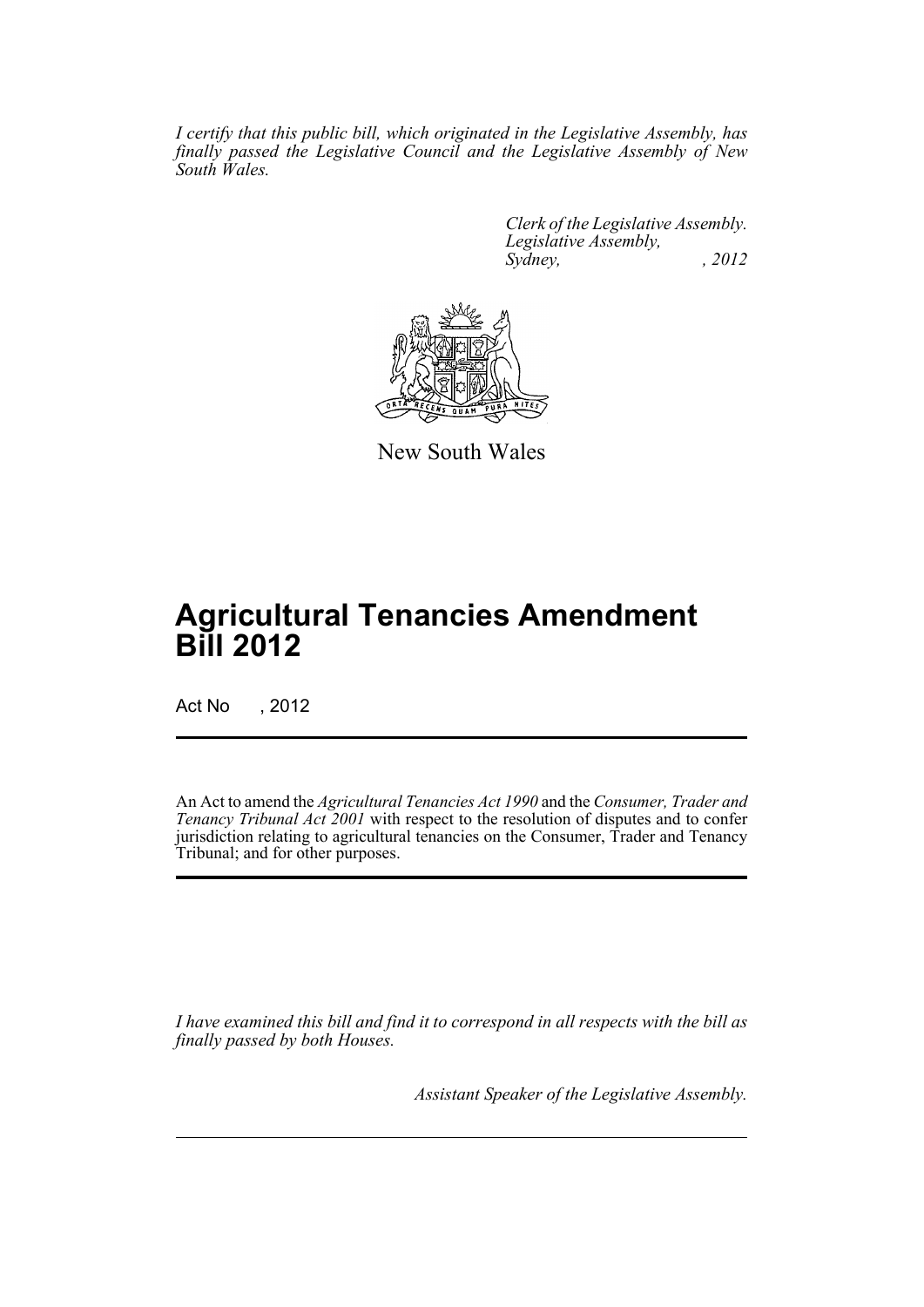## <span id="page-3-0"></span>**The Legislature of New South Wales enacts:**

## **1 Name of Act**

This Act is the *Agricultural Tenancies Amendment Act 2012*.

## <span id="page-3-1"></span>**2 Commencement**

This Act commences on a day or days to be appointed by proclamation.

## <span id="page-3-2"></span>**3 Repeal**

The *Agricultural Tenancies Regulation 2006* is repealed.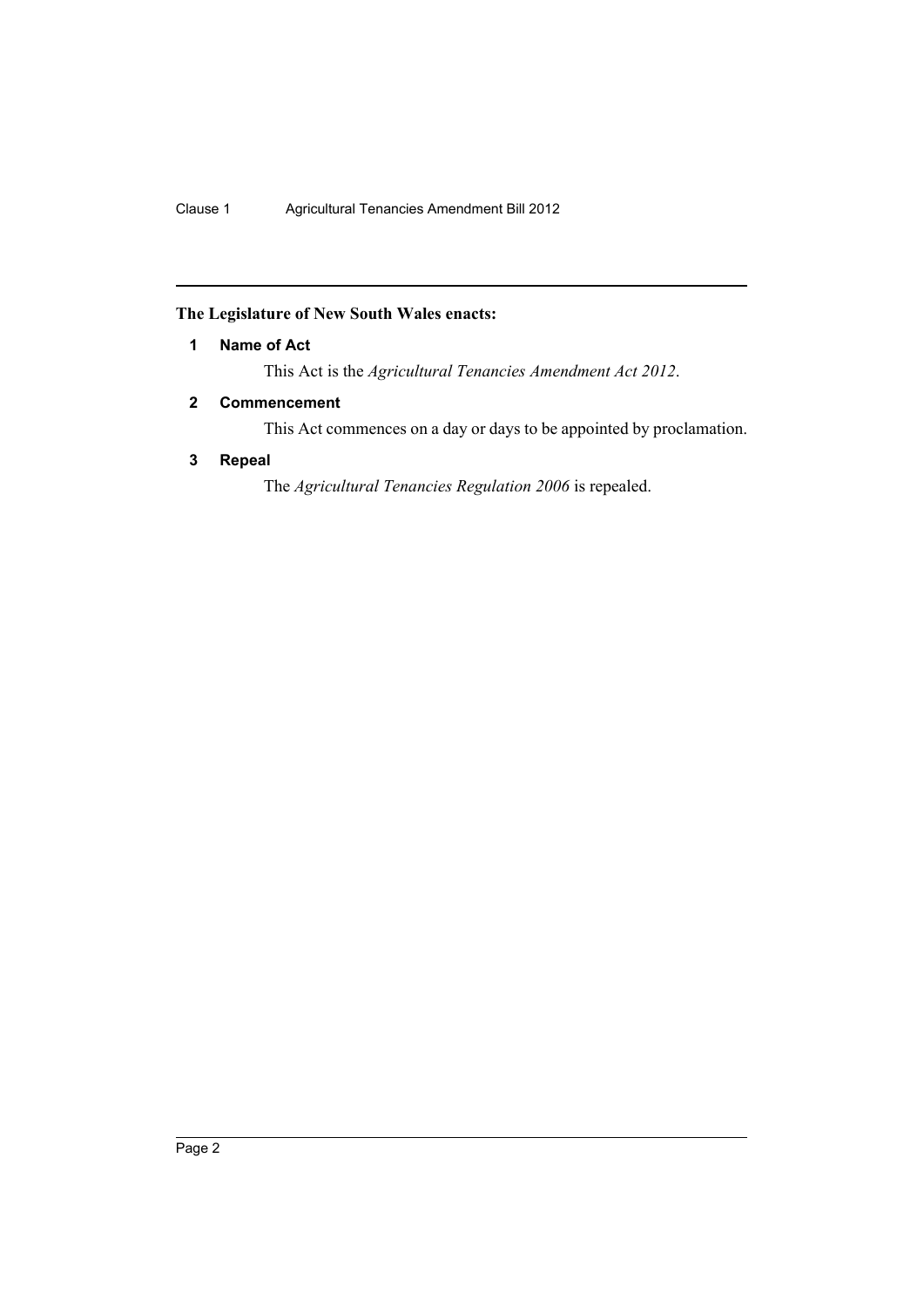Amendment of Agricultural Tenancies Act 1990 No 64 Schedule 1

## <span id="page-4-0"></span>**Schedule 1 Amendment of Agricultural Tenancies Act 1990 No 64**

## **[1] Long title**

Omit "determination by mediation or arbitration". Insert instead "resolution".

#### **[2] Section 3 Objects**

Omit section 3 (c) and (d). Insert instead:

(c) to provide a mechanism for settling disputes between parties to agricultural tenancies through applications to the Consumer, Trader and Tenancy Tribunal.

## **[3] Section 4 Definitions**

Omit the definition of *Director-General* from section 4 (1).

## **[4] Section 4 (1), definition of "Tribunal"**

Insert in alphabetical order:

*Tribunal* means the Consumer, Trader and Tenancy Tribunal established under the *Consumer, Trader and Tenancy Tribunal Act 2001*.

### **[5] Section 5 Agreements to be in writing**

Omit "arbitration" from section 5 (2). Insert instead "the Tribunal".

- **[6] Section 6 Improvements carried out by tenants with consent** Omit "arbitration" from section 6 (4). Insert instead "the Tribunal".
- **[7] Section 7 Improvements carried out by tenants without consent** Omit "arbitration" wherever occurring. Insert instead "the Tribunal".
- **[8] Section 8 Improvements carried out by owner with consent** Omit "arbitration" from section 8 (4). Insert instead "the Tribunal".
- **[9] Section 9 Improvements carried out by owners without consent** Omit "arbitration" wherever occurring. Insert instead "the Tribunal".

## **[10] Section 12 Record of condition of farm** Omit section 12 (3) and (4).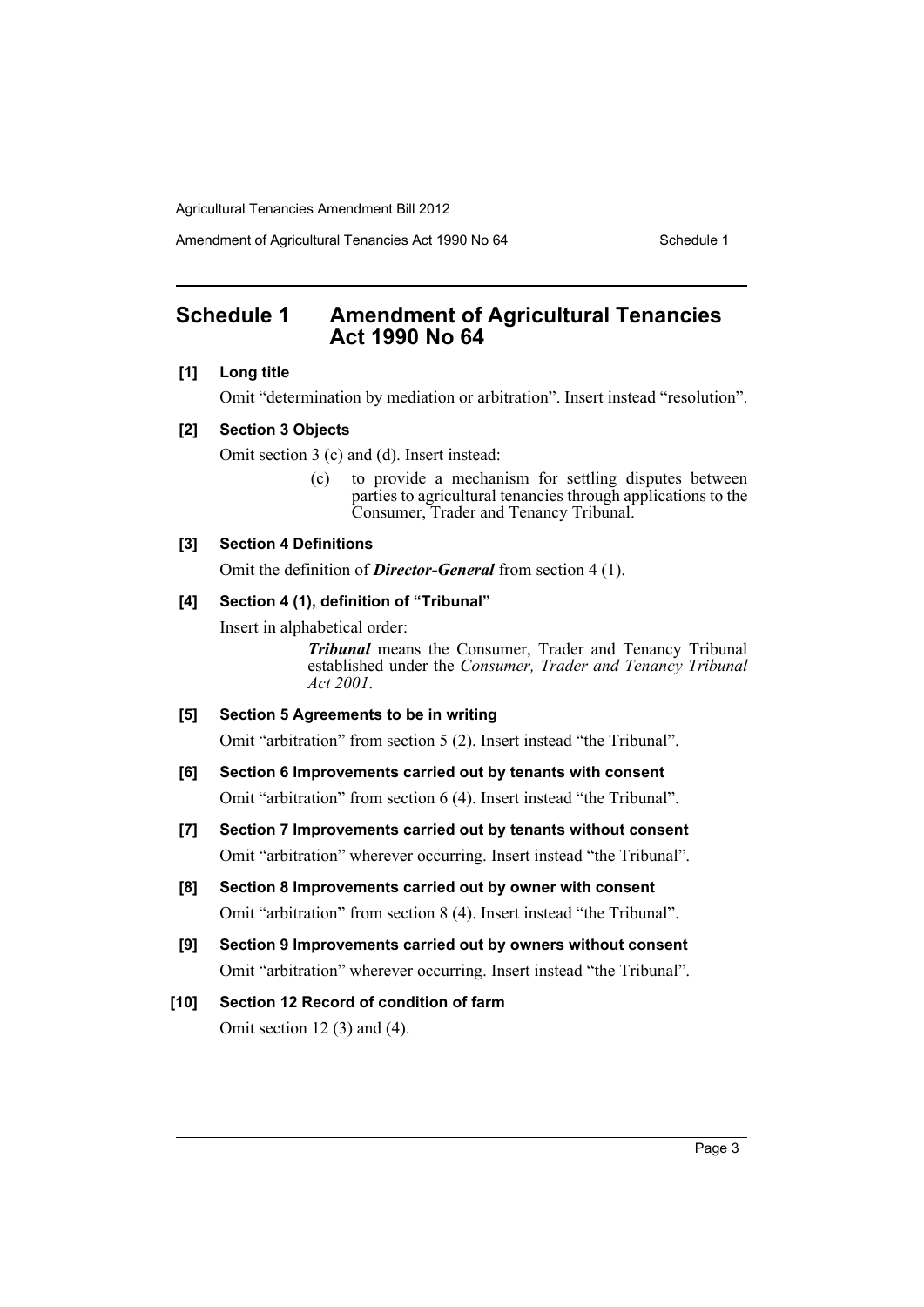Schedule 1 Amendment of Agricultural Tenancies Act 1990 No 64

## **[11] Section 18 Compensation for general improvement to farm**

Omit "awarded by arbitration" from section 18 (2). Insert instead "determined by the Tribunal".

## **[12] Part 4**

Omit the Part. Insert instead:

## **Part 4 Dispute resolution and remedies**

## **20 Applications to Tribunal relating to disputes**

- (1) An owner or tenant may apply to the Tribunal for determination of any of the following:
	- (a) a dispute relating to a right or obligation conferred by this Act,
	- (b) a dispute arising from, or relating to, an agreement creating a tenancy or any other dispute (not being a dispute referred to in paragraph (a)) arising from, or relating to, a tenancy,
	- (c) any other matter that may be determined by the Tribunal under this Act.
- (2) An application to the Tribunal must be made not later than 3 months after the relevant dispute or other matter arises or the end of the tenancy, whichever is the later.

#### **21 Orders that may be made by Tribunal**

- (1) The Tribunal may, on application by an owner or tenant under this Act, or in any proceedings under this Act, make one or more of the following orders:
	- (a) an order giving effect to a determination that may be made by the Tribunal under this Act,
	- (b) an order that a record of the condition of a matter under section 12 must be amended or is not required to be amended,
	- (c) an order that restrains any action in breach of a term of a tenancy,
	- (d) an order that requires an action in performance of a tenancy,
	- (e) an order for the payment of an amount of money,
	- (f) an order as to compensation,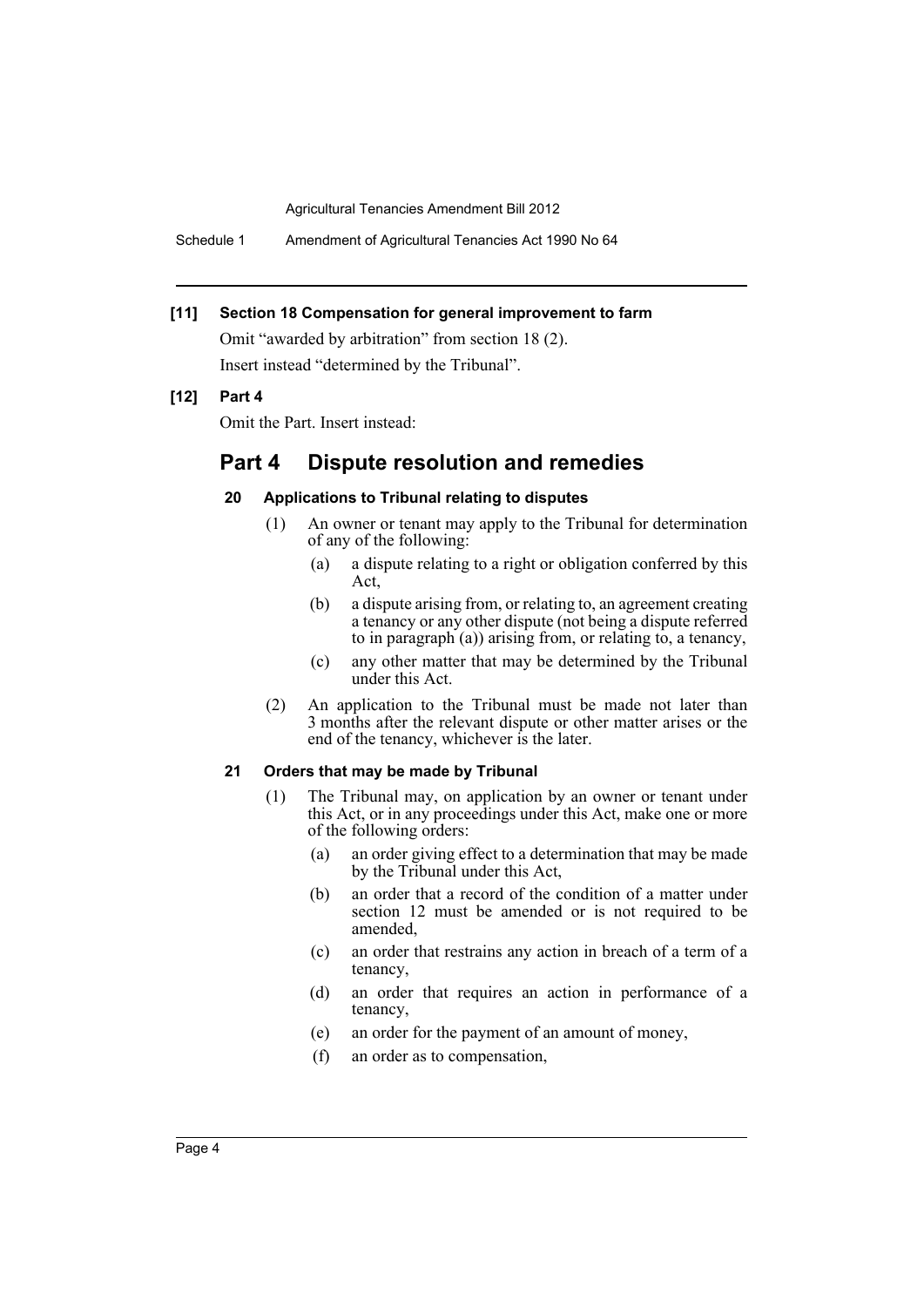Amendment of Agricultural Tenancies Act 1990 No 64 Schedule 1

- (g) an order that an owner or tenant perform such work or take such other steps as the order specifies to remedy a breach of a term of the tenancy,
- (h) an order directing an owner, an owner's agent or a tenant to comply with a requirement of this Act or the regulations,
- (i) an order terminating a tenancy or an order for the possession of a farm,
- (j) an order directing an owner or owner's agent to give a former tenant or a person authorised by the former tenant access to a farm for the purposes of recovering goods or fixtures that the former tenant is entitled to remove.
- (2) An order under subsection (1) (c) or (d) may be made even though it provides a remedy in the nature of an injunction or order for specific performance in circumstances in which such a remedy would not otherwise be available.
- (3) The Tribunal must not make an order for:
	- (a) the payment of an amount that exceeds \$500,000 or such other amount as may be prescribed by the regulations for the purposes of this section, or
	- (b) the performance of work or the taking of steps the cost of which is likely to or will exceed \$500,000 or such other amount as may be prescribed by the regulations for the purposes of this section.
- (4) The Tribunal may, in any proceedings before it under this Act, make any one or more of the following orders:
	- (a) an order that varies or sets aside, or stays or suspends the operation of, any order made in proceedings or earlier proceedings,
	- (b) any ancillary order the Tribunal thinks appropriate,
	- (c) an interim order.
- (5) A provision of this Act that enables an owner or tenant to apply for a determination by the Tribunal and the Tribunal to determine a matter or make an order also applies, where appropriate, to a former owner or former tenant.
- (6) This section does not limit the Tribunal's powers under the *Consumer, Trader and Tenancy Tribunal Act 2001*.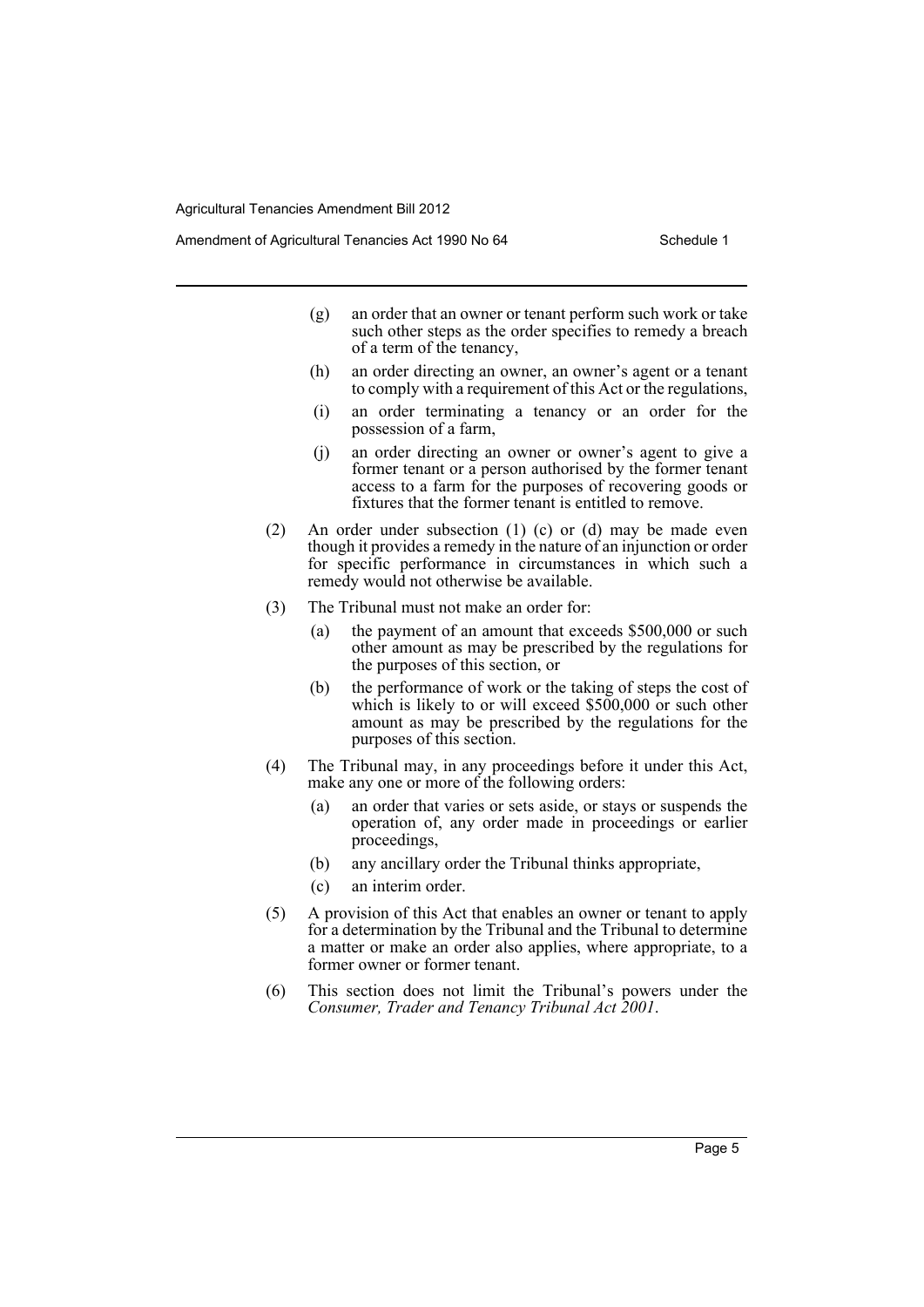Schedule 1 Amendment of Agricultural Tenancies Act 1990 No 64

#### **22 Matters to be dealt with by alternative dispute resolution at first instance**

- (1) An application by an owner or tenant or former owner or tenant to the Tribunal for a determination under this Act must be dealt with by the Tribunal under Division 1 of Part 5 of the *Consumer, Trader and Tenancy Tribunal Act 2001*.
- (2) If a settlement of a matter the subject of any such application is not reached, the Tribunal must refer the matter for mediation or neutral evaluation under Division 2 of Part 5 of the *Consumer, Trader and Tenancy Tribunal Act 2001*.
- (3) The Tribunal may determine proceedings for any such matter only if it is satisfied that a settlement or agreement or arrangement in relation to the matter has not been and is not likely to be reached.
- (4) Despite any other provision of this section, the Tribunal may at any time direct that an inquiry be held under section 16 of the *Consumer, Trader and Tenancy Tribunal Act 2001* into an issue in proceedings under this Act.

### **23 Amount awarded to be charge on land of trustees**

- (1) An amount ordered to be paid under this Act to a tenant and that is due from a trustee owner is a charge on the farm.
- (2) The trustee owner is entitled to have the charge released if the trustee owner pays to the tenant the amount due to the tenant.
- (3) The tenant is entitled to the charge while the trustee owner fails to pay to the tenant the amount due to the tenant.
- (4) The charge may be registered in the General Register of Deeds under section 187 of the *Conveyancing Act 1919*.
- (5) The amount due is not recoverable personally from the trustee owner.

### **[13] Section 27A Delegation**

Omit the section.

### **[14] Section 28 Service of documents**

Insert at the end of section 28 (1) (c):

, or

(d) by sending the document by facsimile transmission to the facsimile number of that person.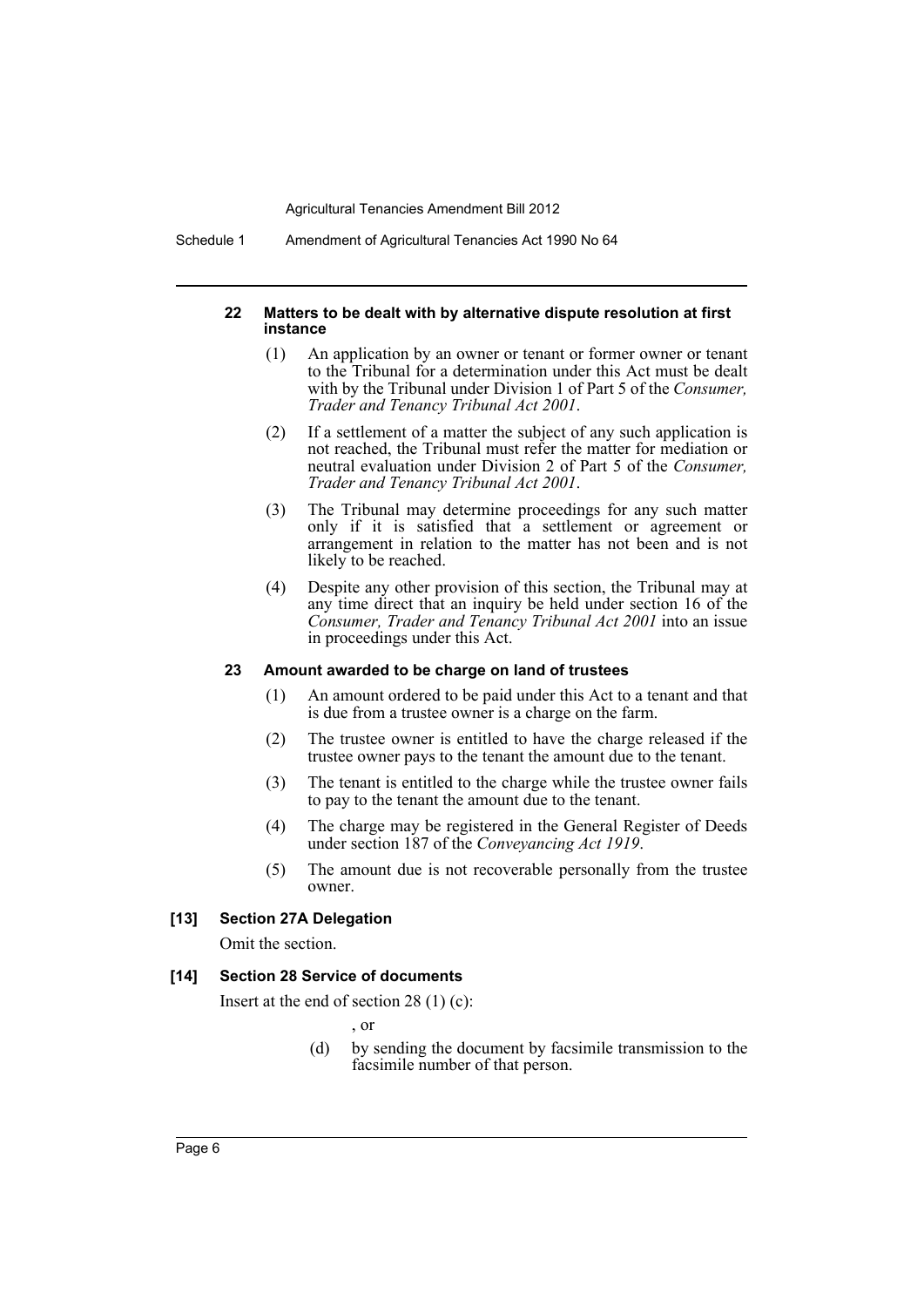## **[15] Section 28 (3)**

Insert "the *Consumer, Trader and Tenancy Tribunal Act 2001* or any other" after "service provided by".

## **[16] Section 29 Regulations**

Omit section 29 (2).

## **[17] Schedule 2 Savings and transitional provisions**

Insert at the end of clause 2 (1):

*Agricultural Tenancies Amendment Act 2012*

## **[18] Schedule 2, clause 5**

Insert after clause 4:

## **5 Continuation of arbitration provisions**

This Act and the *Agricultural Tenancies Regulation 2006*, as in force immediately before the substitution of Part 4 of this Act by the *Agricultural Tenancies Amendment Act 2012*, continue to apply to a dispute or other matter the subject of an application for arbitration made but not finally determined before that substitution.